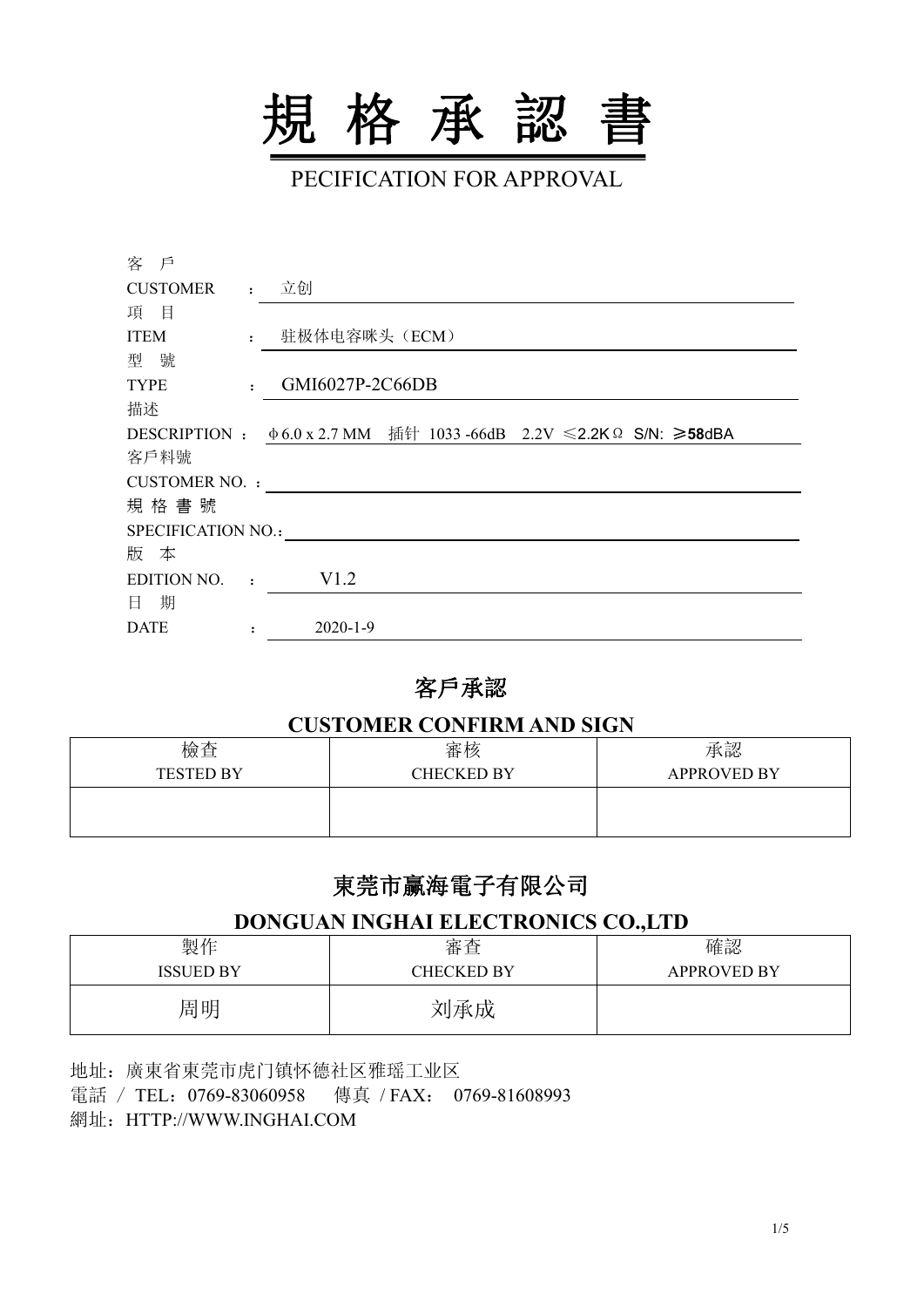# **A. SCOPE**

This specification applies electret condenser microphone, GMI6027P-2C66DB

## **B. SPECIFICATION**

### ■**Test condition: RL=2.2K**Ω **VS=2.0V TEMP=25**℃**±2**℃ **Related humidity=65±5%**

| No.            | Item                       | <b>Symbol</b>    | <b>Unit</b>       | <b>Specification</b> | <b>Condition</b>                                                                                                 |  |
|----------------|----------------------------|------------------|-------------------|----------------------|------------------------------------------------------------------------------------------------------------------|--|
| 1              | Directivity                |                  |                   | Omnidirectional      |                                                                                                                  |  |
| 2              | Sensitivity                | S                | dB                | $-66±3$              | f=1KHz,1Pa<br>0dB=1V/Pa                                                                                          |  |
| 3              | Standard operating voltage | <b>Vs</b>        | $\sf V$           | 2.0                  |                                                                                                                  |  |
| $\overline{4}$ | Output impedance           | Zout             | KΩ                | $≤2.2$               | f=1KHz, 1Pa                                                                                                      |  |
| 5              | Frequency                  |                  | Hz                | 100-10000            |                                                                                                                  |  |
| 6              | Max operating voltage      |                  | ${\sf V}$ .       | 10                   |                                                                                                                  |  |
| $\overline{7}$ | Sensitivity reduction      | $\triangle$ S-Vs | dB                | $-3$                 | f=1KHz, 1Pa<br>Vs=1.5VDC to 3VDC                                                                                 |  |
| 8              | Max. current consumption   | <b>IDSS</b>      | mA                | $\leqslant$ 0.5      |                                                                                                                  |  |
| 9              | Signal to noise ration     | S/N              | dBA               | ${\geq}58$           | $f=1KHz$ , P in=1Pa                                                                                              |  |
| 10             | Max. Sound Pressure Level  | S.P.L            | dB                | 110                  |                                                                                                                  |  |
| 11             | Operation temp.            |                  | $^\circ\!{\rm C}$ | $-20 - 60$           |                                                                                                                  |  |
| 12             | Storage temp.              |                  | $^\circ\!{\rm C}$ | $-30 - +70$          |                                                                                                                  |  |
| 13             | Dimension                  |                  | mm                | $\varphi$ 6.0 x 2.7  | See appearance drawing                                                                                           |  |
| 14             | Terminal                   |                  |                   | Terminal             | See appearance drawing                                                                                           |  |
|                |                            |                  |                   |                      | We use "Pascal(Pa)"indication of sensitivity as per the recommendation of I.E.C.(International Electro technical |  |

Commission)

TheSensitivity of "Pa" will increase 20dB comparing with "ubar" indication

 $\vert$ Example: -60dB(0dB=1V/ubar) =-40dB(1V/Pa)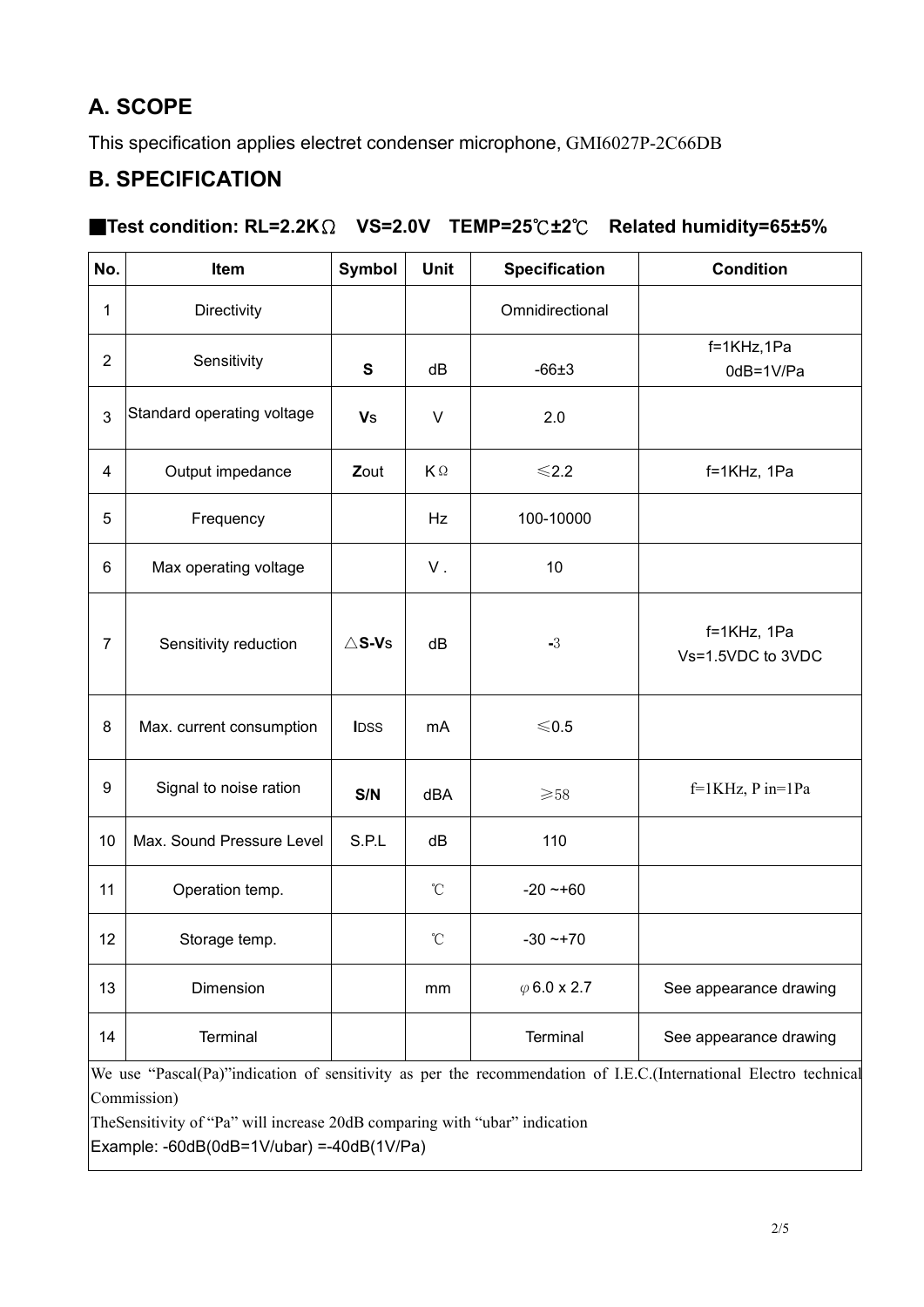## **C. TYPICAL FREQUENCY RESPONSE CURVE**

全指向性



## **D. APPEARANCE DRAWING**



## **E. MEASUREMENT CIRCUIT**

Vs:Source Voltage2.0V RL:Load Resistance2.2KΩ



MIC CASE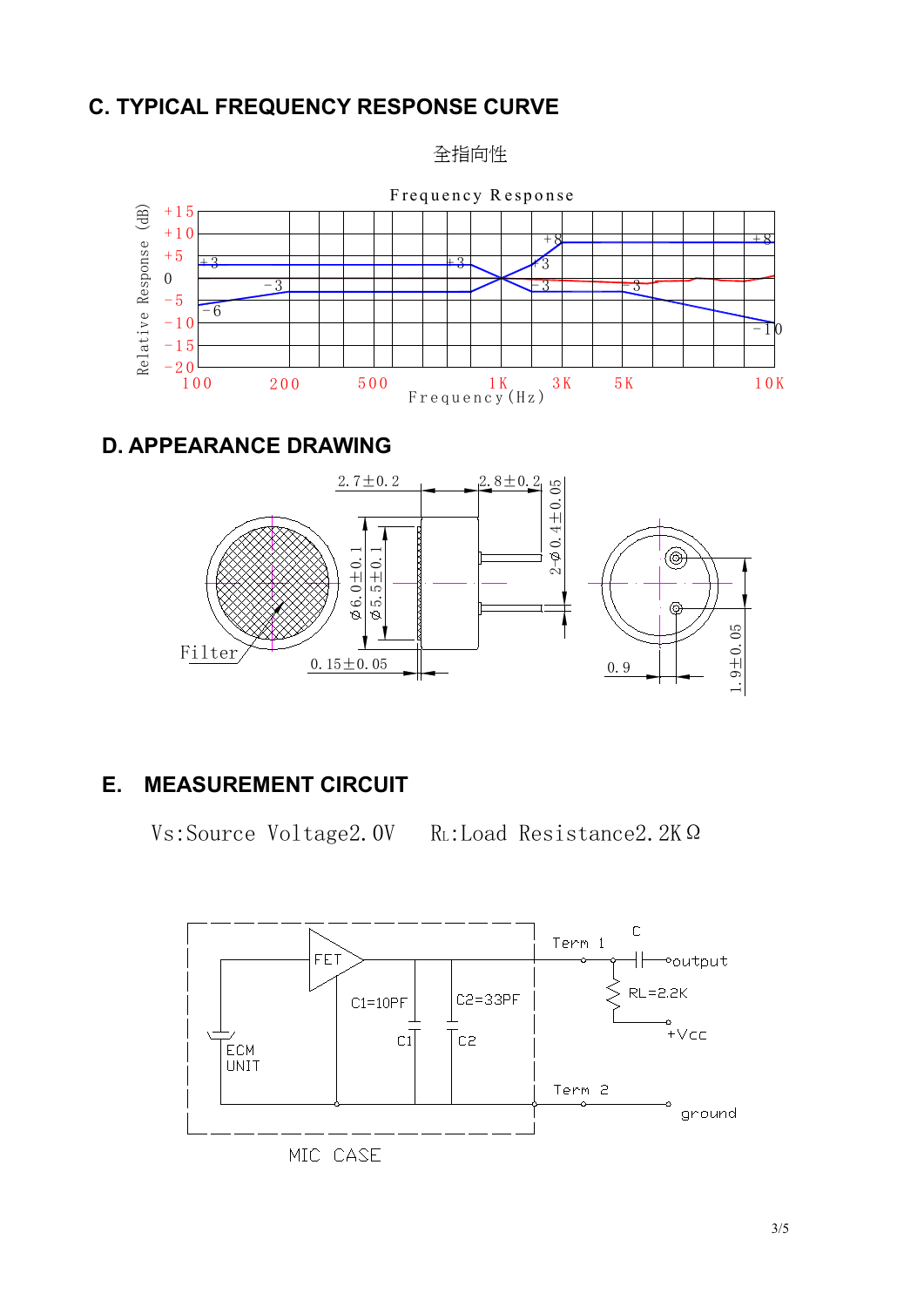## **F : Explode Drawing**



## **G.** 可靠性试验 **Reliability Test**

经过以下所有试验在 20℃的条件下放置 3 小时后,麦克风的灵敏度与试验前比较变化在 3dB 以 カイスト しゅうしょう しんしゅう しんしゅう しんしゅう しんしゅう しょうしゅう

After any following tests, the sensitivity of the microphone to be within  $\pm$ 3dB of initial sensitivity after 3hours of conditioning at 20℃

| 5-1 振动试验                 | 周波数 1/Frequency1:10Hz~55Hz                                                        |
|--------------------------|-----------------------------------------------------------------------------------|
| Vibration                | 振幅/Amplitude:1.52mm                                                               |
|                          | 变化/Change of Frequency:1 octave/min                                               |
|                          | 3 方向,各 2 小时/hours in each of 3 axes                                               |
| 5-2 高温试验                 | +80 $\pm$ 5°C for 96 hours                                                        |
| Dry Heat                 |                                                                                   |
| 5-3 低温试验                 | $-40\pm5$ °C for 96 hours                                                         |
| Dry Cold                 |                                                                                   |
| 5-4 高温高湿试验               |                                                                                   |
| Damp Heat                | 90%~95%RH, +70±5°C for 96 hours                                                   |
| 5-5 温度循环试验               | $-20^{\circ}$ C $\longleftrightarrow$ 25 $\circ$ $\longleftrightarrow$ 70 $\circ$ |
| Temperature cycles       | $(2h)$ $(1h)$ $(2h)$ $(1h)$ $(2h) \times 10$ cycles                               |
| 5-6 跌落试验                 | Height:1m                                                                         |
| Packing drop test        | 顺序:三个面各跌 10 次                                                                     |
|                          | Procedure: 10 times from each of 3 axises                                         |
| 5-7 温度冲击试验               | $-20^{\circ}$<br>$\rightarrow$ 70°C                                               |
| Temperature impact test  | 30min 30s<br>$30$ min $\times$ 10 cycles                                          |
| 5-8 静电冲击试验               |                                                                                   |
| Electrostatic shock test | 6000V(contact), 8000V(air) $\times$ 10 axises                                     |
| 备注 Note                  |                                                                                   |